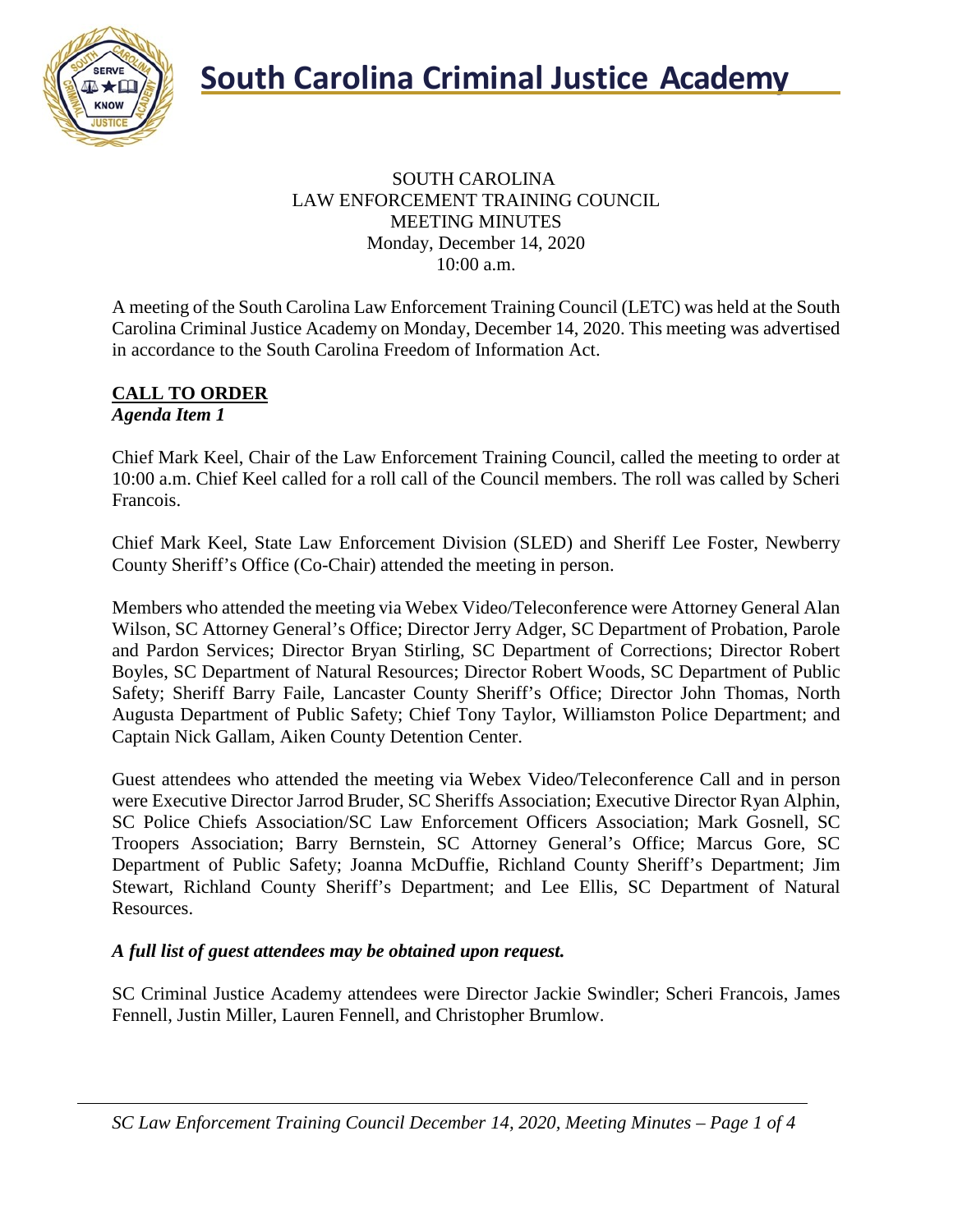

# **APPROVAL OF AGENDA**

*Agenda Item 2*

Upon a motion made by Director Boyles and seconded by Attorney General Wilson, Council voted unanimously to adopt the agenda as presented.

# **APPROVAL FOR MEETING MINUTES**

### *Agenda Item 3*

1. A motion to approve the minutes of the November 9, 2020, meeting was made by Director Boyles and seconded by Attorney General Wilson. Council voted unanimously to accept the meeting minutes as recorded.

# **DIRECTOR'S REPORT**

*Agenda Item 4A*

# 2. **General Counsel**

Misconduct Cases

### **Malik McCown:** *2019-CJA-07-05 (SC Department of Public Safety)*

**Summary:** Allegation of physical or psychological abuses of members of the public and/or prisoners. **Request for Reinstatement.**

The SC Criminal Justice Academy was notified that the criminal charges against Mr. McCown were dismissed, nolle prossed, or he was found not guilty.

Director Adger made a motion to reinstate Mr. McCown's law enforcement certification. Director Boyles seconded the motion. Council voted unanimously to reinstate Mr. McCown's law enforcement certification. *Please note that Director Woods recused himself from the voting process in this case.*

# **Carla Grier: 2020-CJA-05-14 (Alvin S. Glenn Detention Center)**

**Summary:** On December 7, 2020, the Alvin S. Glenn Detention Center submitted a Personnel Change in Status (PCS) form of Separation Due to Misconduct for Carla Grier alleging physical or psychological abuses of members of the public and/or prisoners. The date of separation reflected on the form is listed as May 19, 2020, which exceeds the time allowed by statute by approximately 172 days.

The Alvin S. Glenn Detention Center advised that they filed an Excessive Force Notification on June 18, 2020, and were under the assumption the Excessive Force Notification would also serve as the Separation Due to Misconduct. After discovering that Ms. Grier was still listed as 'active' on the agency's ACADIS roster, they contacted the SC Criminal Justice Academy, and they were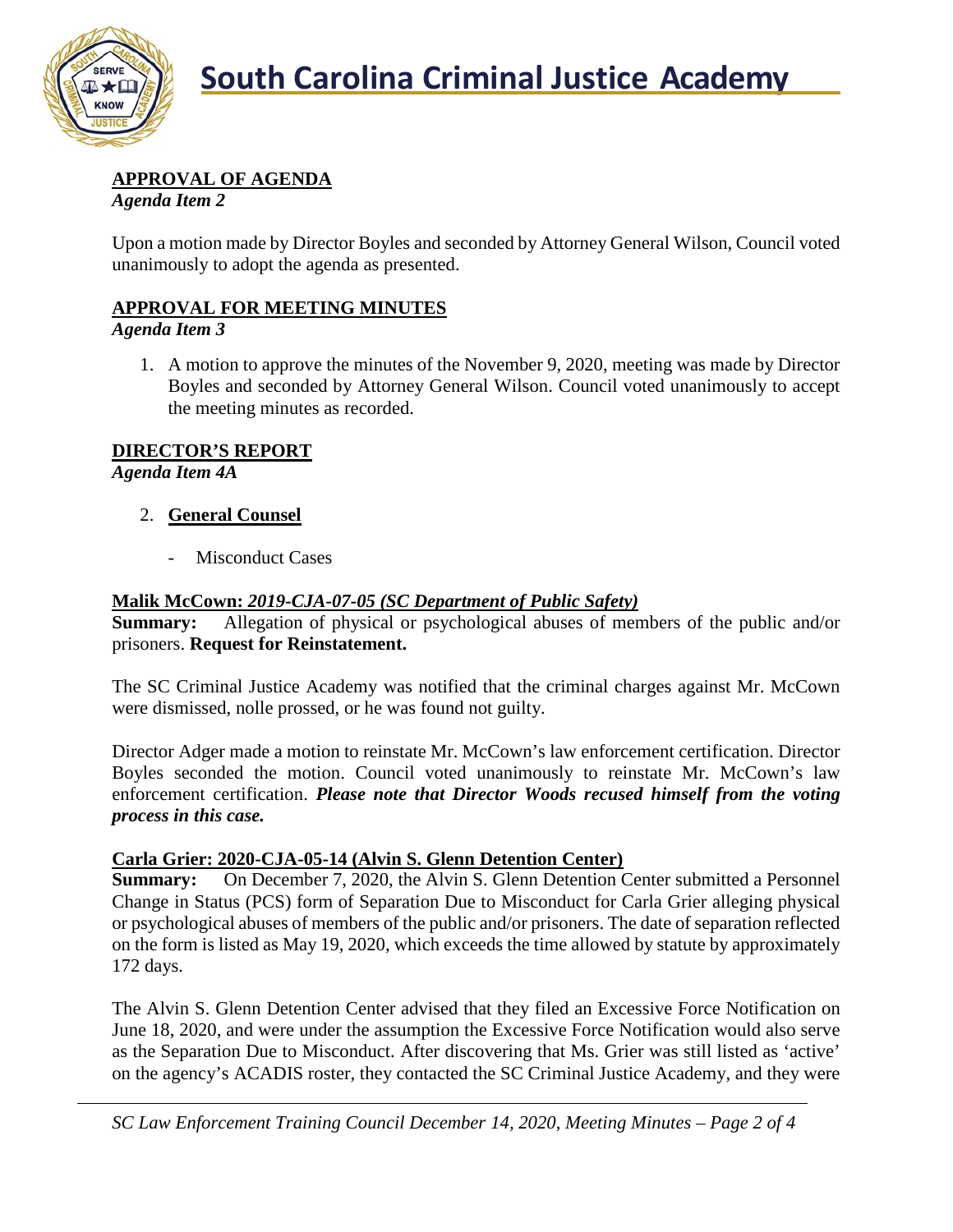

advised that a PCS of Separation was required to separate the officer from the agency. **Request for Acceptance of PCS of Separation Due to Misconduct.**

Director Boyles made a motion to accept the late PCS of Separation Due to Misconduct. Director Adger seconded the motion. Council voted unanimously to accept the late PCS of Separation Due to Misconduct.

### **Matthew Fields: No assigned case number (Lexington County Sheriff's Office)**

**Summary:** On December 10, 2020, the Lexington County Sheriff's Office submitted a Personnel Change in Status (PCS) form for Matthew Fields alleging physical or psychological abuses of members of the public and/or prisoners. The Lexington County Sheriff's Office advised that at the date of separation, July 13, 2020, information was submitted to SLED. An investigation was conducted and completed by SLED. As a result of the investigation, SLED filed criminal charges against Mr. Fields on December 9, 2020. A Routine Separation was submitted to the SC Criminal Justice Academy on July 21, 2020, this submission is to amend the original separation from Routine to Misconduct.

Director Boyles made a motion to accept the amended PCS of Separation Due to Misconduct from its original submission of a Routine Separation. Director Adger seconded the motion. Council voted unanimously to accept the amended PCS form. *Please note that Chief Keel recused himself from the voting process in this case.*

#### **Director's Comments/Business** *Agenda Item 4B*

Director Swindler re-presented 2020-LETC-001, the order regarding Class 3 Officers, to Council due to the amount of questions and concerns the Academy received from law enforcement agency heads. Director Swindler proposed that Council amend the order to make clear the duties Class 3 Officers cannot perform.

Sheriff Foster presented questions and concern he had heard from sheriffs regarding the order, which was sent to law enforcement agency heads on November 10, 2020. Council also heard from Joanna McDuffie of the Richland County Sheriff's Department with concerns from their agency regarding Class 3 Officers.

Director Boyles made a motion to reopen discuss on the order that Council approved in the November 9, 2020, meeting. Director Adger seconded the motion. Council voted unanimously to reopen discussion of 20-LETC-00, the order regarding duties of Class 3 Officers.